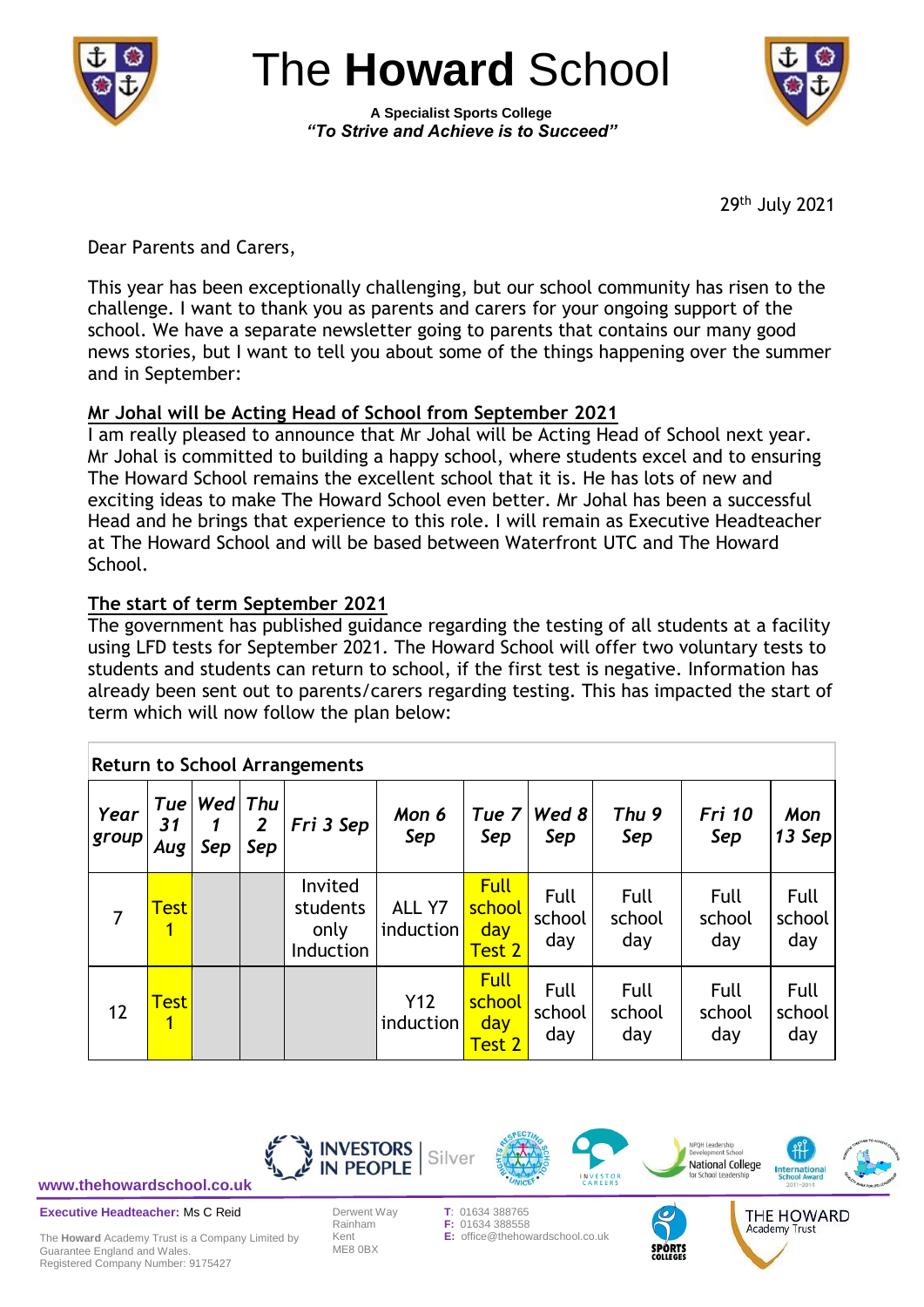| 8  |                                        |                  |               | Test 1 | Full<br>school<br>day | Full<br>school<br>day                  | Full<br>school<br>day                               | Full<br>school<br>day                               | <b>Full</b><br>school<br>day<br>Test 2 |
|----|----------------------------------------|------------------|---------------|--------|-----------------------|----------------------------------------|-----------------------------------------------------|-----------------------------------------------------|----------------------------------------|
| 9  |                                        |                  | <b>Test 1</b> |        | Full<br>school<br>day | Full<br>school<br>day                  | Full<br>school<br>day                               | <b>Full</b><br>school<br>day Test<br>2 <sub>1</sub> | Full<br>school<br>day                  |
| 10 |                                        | <b>Test</b><br>1 |               |        | Full<br>school<br>day | Full<br>school<br>day                  | <b>Full</b><br>school<br>day Test<br>$\overline{2}$ | Induction<br>and full<br>day                        | Full<br>school<br>day                  |
| 11 | <b>Test</b><br>$\overline{\mathbf{1}}$ |                  |               |        | Full<br>school<br>day | <b>Full</b><br>school<br>day<br>Test 2 | Induction<br>and full<br>day                        | Start P2                                            | Full<br>school<br>day                  |
| 13 | <b>Test</b><br>$\overline{\mathbf{1}}$ |                  |               |        | Full<br>school<br>day | <b>Full</b><br>school<br>day<br>Test 2 | Full<br>school<br>day                               | Start P2                                            | Full<br>school<br>day                  |

### **Collection of Examination Results - Summer 2021**

Students in Years 12 &13 will be able to collect their examination results on Tuesday 10th August, between 8.30am and 12.00pm from the main school hall.

Students in Year 11 will be able to collect their examination results on Thursday 12th August, between 8.30am and 3pm from the main school hall. If you have applied to the Sixth Form you will be able to enrol on collection of your results. Even if you have not applied to the Sixth Form previously, you will still be very welcome to enrol on the day and there will be senior staff present to guide you through the process.

As results day and Sixth Form enrolment takes place within the summer holidays, we understand many families/students may be unable to attend School on this day. If this is the case, then please be aware that results will be sent via the Arbor portal to students on Friday 13th August. Can students please email Mr Loftus loftuss@thehowardschool.co.uk should you wish to secure a place in the Sixth Form and

cannot attend the enrolment days.

Certificates will be available for collection from the Exams Office from the end of November. If you require someone to collect them on your behalf, written authority will need to be provided and the person collecting will require proof of identity.

#### **Year 11 students moving into Sixth Form**

For academic entry into the Sixth Form for September 2021, the decision has been made to adjust the entry requirements for all subjects by lowering them by one grade e.g. to study Geography, you would now need to achieve grade 5, rather than grade 6 as advertised in our prospectus.

This decision reflects the disruption and challenges Year 11 students have faced over the last year and we wish to provide students with the increased opportunity to study their first-choice subjects at A Level.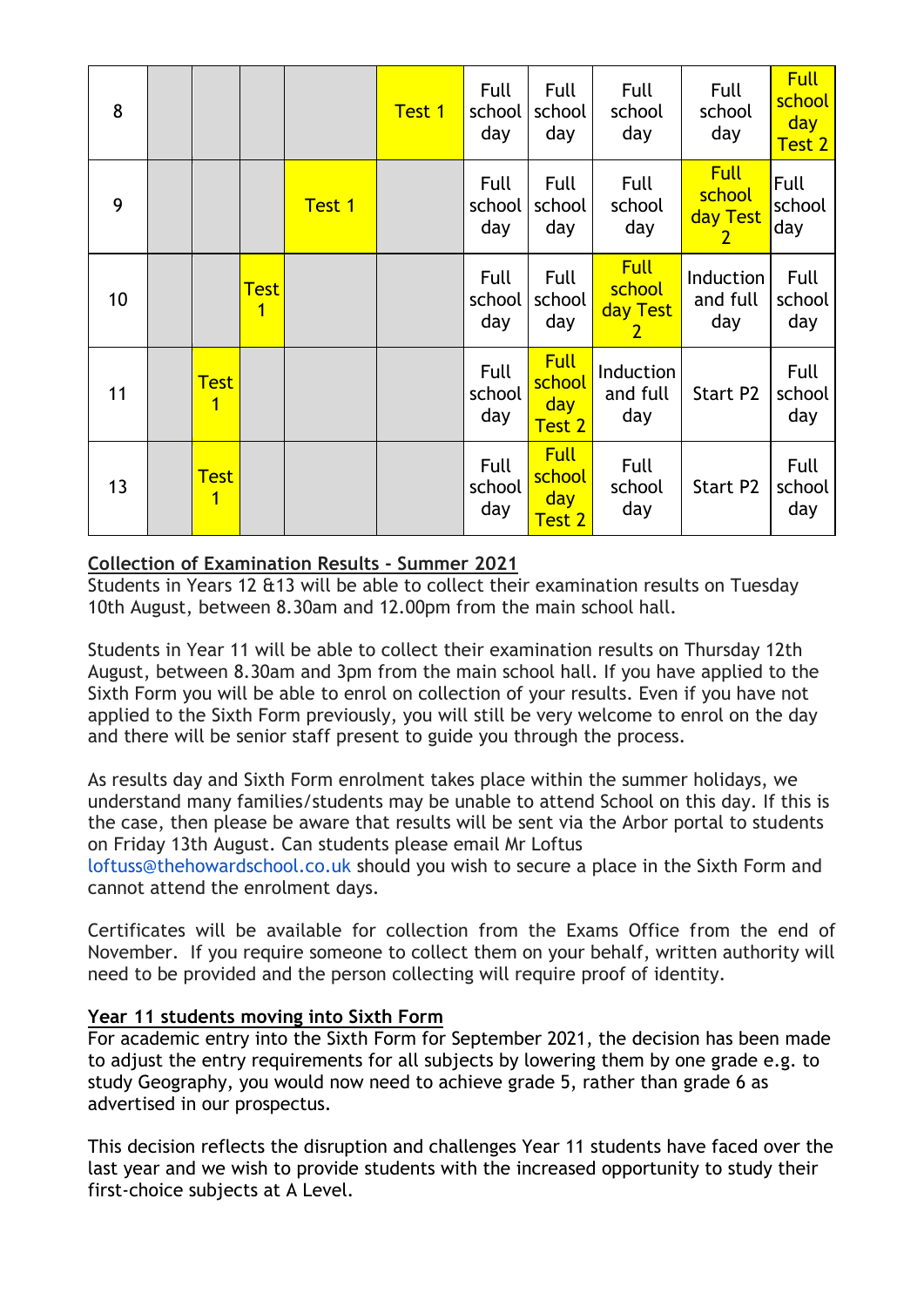For some students, this may allow you to study an alternative course that you have not previously selected. (Subject to available places)

Entry to the Sixth Form will remain as advertised in our prospectus. 5 grade 4s with one of these being in any English qualification or Mathematics.

#### **Parental/ carer survey**

Please can I thank parents and carers for their response to the recent survey. We are so pleased that your responses are overwhelmingly very positive. The vast majority of parents/ carers said that The Howard School has high expectations for their son, or daughter in the sixth form. In terms of how the school dealt with bullying or other concerns, the vast majority of parents said that this was not applicable and where applicable, The Howard School had dealt with issues quickly and effectively. When asked if there were a good range of subjects offered and if they would recommend The Howard School to other parents, again, the responses were extremely positive. The response regarding Parents Evening was predominantly in favour of the continuation of School Cloud.

However, as a result of your feedback and in our continued drive for excellence, there are two planned changes for September. Firstly, updated behavioural expectations and secondly, a focus on assessment, study skills and feedback. More details will follow regarding other initiatives, but for now, I attach our behavioural expectations and rationale for the changes we are implementing.

#### **Behaviour Expectations 2021/2022 & Uniform & Equipment Standards**

We believe that to promote the very best experience at school and to ensure that students gain the best qualifications, the expectation of our students needs to be very high.

The booklet 'Behaviour Expectations 2021-2022' details our expectations from September 2021. We hold a shared belief that every pupil is capable of meeting very high expectations of behaviour, albeit with support in some cases. Also attached is our Uniform and Equipment requirements for September 2021.

High standards of behaviour and uniform are entirely compatible with a friendly, happy, relaxed school and form the platform for high expectations of academic achievement.

The goal is that everyone knows the expectation, the mechanics of the system and what will happen in any given circumstance. We have spoken with the students during assemblies about behavioural expectations for 2021/2022, so students are clear about what to expect. We will allow a period of time at the beginning of the academic year for students to acclimatise to the new standards.

#### **Invicta Summer Academy information attached for any Parents/Carers that may be interested. This is completely free.**

#### **Free dance and martial arts workshops for young people aged 7-20**

Medway African and Caribbean Association (MACA) is pleased to announce that they are launching another funded programme to encourage young people to keep active.

Starting on 12August, young people aged 7- 20 years can choose from dance workshops including hip-hop and urban dance as well as many other styles from around the world, led by acclaimed tutor, Sherisse Basram, from the Brit School. The martial arts programme will be an introduction in the art of Taekwon-do with workshops running